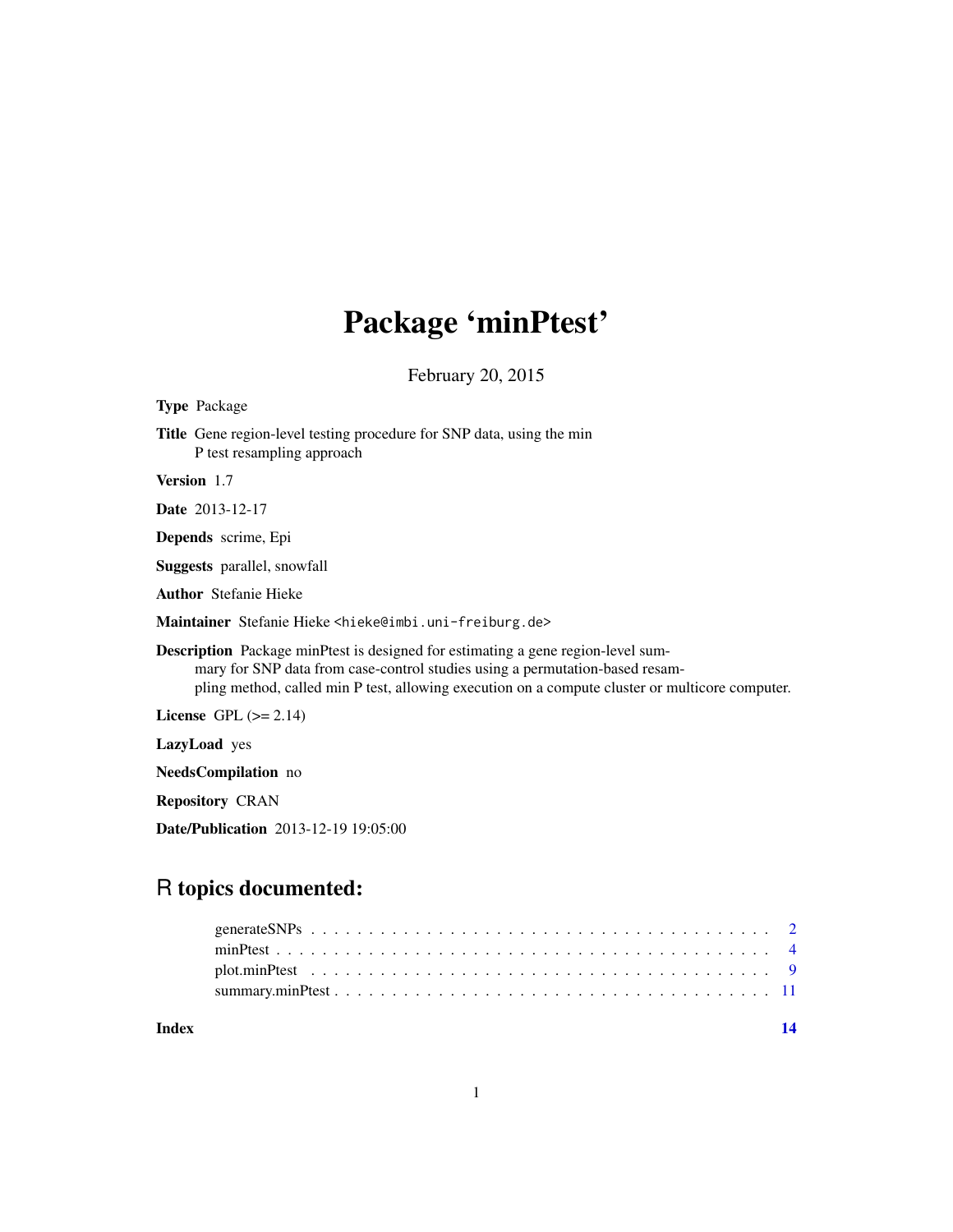<span id="page-1-1"></span><span id="page-1-0"></span>

## Description

Simulates SNP data with genotypes coded by 0, 1 and 2 as well as a binary and a continuous covariate, together with case-control status specified by logistic regression.

## Usage

```
generateSNPs(n, gene.no, block.no, block.size, p.same,
            p.different = NULL, p.minor, n.sample, SNPtoBETA)
```
## Arguments

| n           | an integer specifying the number of observations (cases and controls with 1:1)<br>match) that should be generated. n should be an even number.                                                                                                                                                                                                                                                                                                                                                                                                                                                                                                                                                                                          |
|-------------|-----------------------------------------------------------------------------------------------------------------------------------------------------------------------------------------------------------------------------------------------------------------------------------------------------------------------------------------------------------------------------------------------------------------------------------------------------------------------------------------------------------------------------------------------------------------------------------------------------------------------------------------------------------------------------------------------------------------------------------------|
| gene.no     | an integer specifying the number of genes that should be generated.                                                                                                                                                                                                                                                                                                                                                                                                                                                                                                                                                                                                                                                                     |
| block.no    | an integer specifying the number of blocks per gene.                                                                                                                                                                                                                                                                                                                                                                                                                                                                                                                                                                                                                                                                                    |
| block.size  | an integer specifying the number of SNPs per block.                                                                                                                                                                                                                                                                                                                                                                                                                                                                                                                                                                                                                                                                                     |
| p.same      | either a numeric value specifying the probability for neighborhood SNPs within<br>a block or a numeric vector of length block. size. In the latter case the argu-<br>ment p. different is ignored and has to be specified in the first item of p. same.<br>The remaining items in the p. same vector specify the probabilities for neighbor-<br>hood SNPs within the blocks, i.e. the probability that two neighboring alleles<br>are equal within a block. If a numeric value, all SNPs, except the first item of<br>each a block, will have the same neighborhood probability. If a vector of length<br>block.size, each SNP of each block will have the neighborhood probability<br>specified in the corresponding entry in p. same. |
| p.different | a numeric value specifying the probability for neighborhood blocks within a<br>gene which is used if p. same is a scalar. The argument is ignored if p. same is a<br>numeric vector and has to be specified in the first entry in p. same.                                                                                                                                                                                                                                                                                                                                                                                                                                                                                              |
| p.minor     | a vector of length block. no containing the allele frequencies of the SNPs within<br>a block. All SNPs in a block will have the same allele frequency.                                                                                                                                                                                                                                                                                                                                                                                                                                                                                                                                                                                  |
| n.sample    | an integer specifying the number of simulated subjects from which the observa-<br>tions (case-control status) n are drawn.                                                                                                                                                                                                                                                                                                                                                                                                                                                                                                                                                                                                              |
| SNPtoBETA   | a matrix of non-negative numeric values of dimension $m \times 2$ consisting of the<br>SNP index (first column) with $m \leq$ snp. no and the parameters (size of effect)<br>of these SNPs (second column) for generating of case-control status.                                                                                                                                                                                                                                                                                                                                                                                                                                                                                       |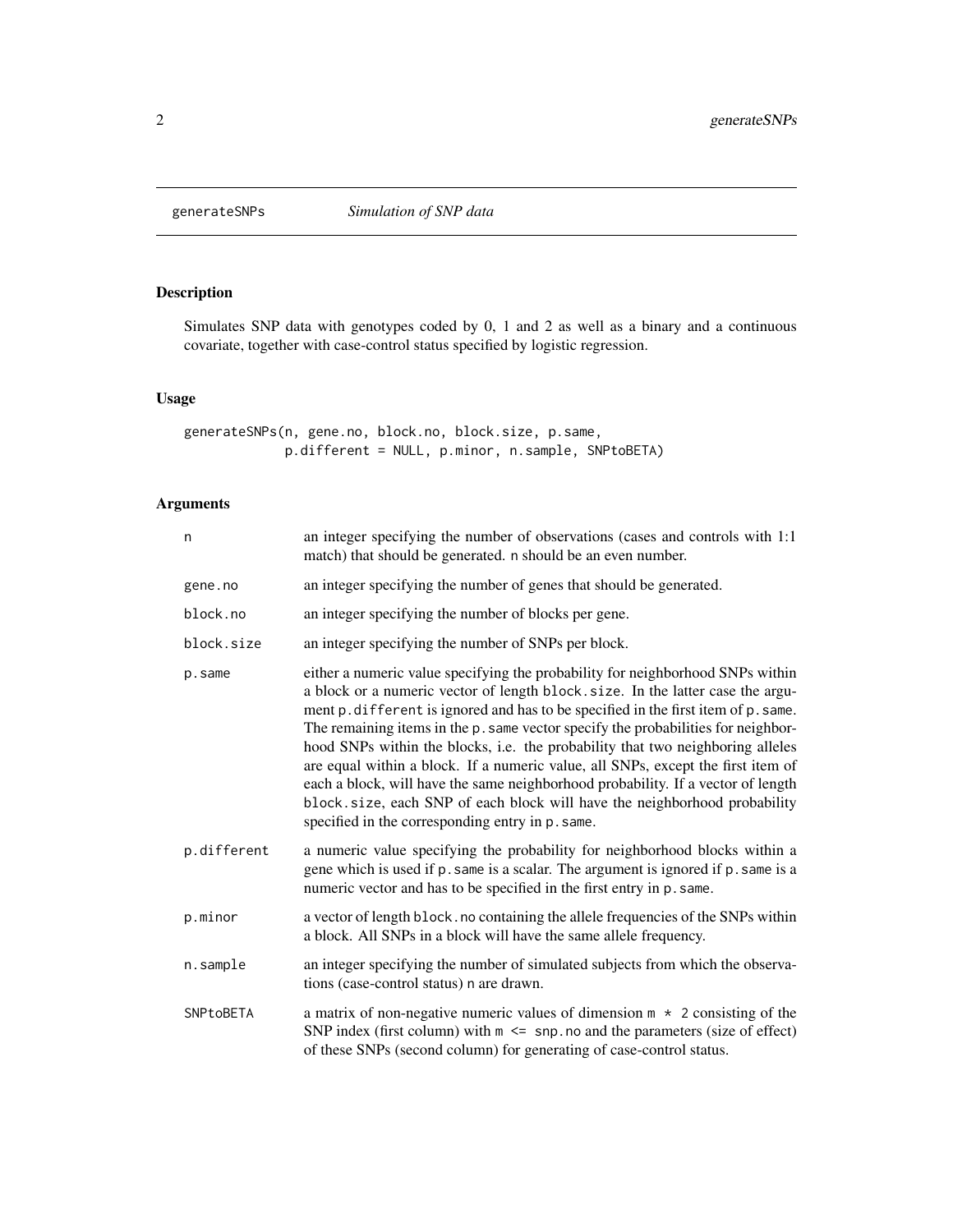## <span id="page-2-0"></span>generateSNPs 3

#### Details

generateSNPs generates a matrix consisting of n observations, snp.no=gene.no\*block.no\*block.size SNPs with genotypes coded by 0, 1 and 2, two automatically generated covariates for adjustment or matching and the matchset numbers. The neighborhood probabilities for SNPs is given by p.different and/or p.same and the allele frequencies for SNPs is given by p.minor. The allele frequencies (p.minor) and the probabilities for neighborhood blocks (p.different) and/or p.same, respectively, can differ between the blocks on a gene but are repeated similar over all genes gene.no. The simulated SNP data structure is similar as in Schwender et al. (2011).

The response is determined by a logistic regression model given the SNPs, the binary covariate and the continuous covariate in the sim.cov matrix:

P(Y=1|sim.cov)=exp(sim.cov\*beta)/(1+exp(sim.cov\*beta))

Using the the model  $P(Y=1|sin.cov)$  is computed for each subject in n. sample, then the case and one control status for each of the n.sample subjects are determined by drawn randomly from a Bernoulli distribution using the probability  $P(Y=1|\sin cov)$ . From these n. sample subjects one case and one control observation is randomly drawn. This algorithm is repeated n/2 times for each randomly sampled value from the continuous covariate, i.e. one case and one control is randomly drawn from each of n/2 times to generate the complete response vector of length(n).

As output generateSNPs provides a response vector y, a SNP matrix x, a covariate matrix cov and a matchset vector matchset which can directly be used as input for the [minPtest](#page-3-1), see the example of the [minPtest](#page-3-1) function.

## Value

An object of class 'generateSNPs', which is a list containing the following components:

| sim.data     | a matrix with n rows and (snp. no+4) columns containing response (case-control<br>status) values, simulated SNP values, continuous matching covariate, binary<br>matching covariate and matchset numbers. |
|--------------|-----------------------------------------------------------------------------------------------------------------------------------------------------------------------------------------------------------|
| y            | a numeric response vector coded with $0$ (coding for controls) and $1$ (coding for<br>cases) of length n.                                                                                                 |
| $\mathsf{x}$ | a numeric $n \times$ snp. no matrix containing the simulated SNP data with genotypes<br>coded by $0, 1$ and $2$ .                                                                                         |
| COV          | a $n \times 2$ matrix containing the continuous matching covariate (likewise to age)<br>and the binary matching covariate (likewise to gender).                                                           |
| matchset     | a numeric vector of length n containing the matching numbers (1:1 match).                                                                                                                                 |
| snp.no       | number of SNPs in the simulated data set.                                                                                                                                                                 |
| SNPtoGene    | the mapping matrix of dimension $p \times 2$ comprising of SNP names (first column)<br>and the name of the genes (second column) on which the SNPs are located.                                           |
| call         | call.                                                                                                                                                                                                     |

## Author(s)

Stefanie Hieke <hieke@imbi.uni-freiburg.de>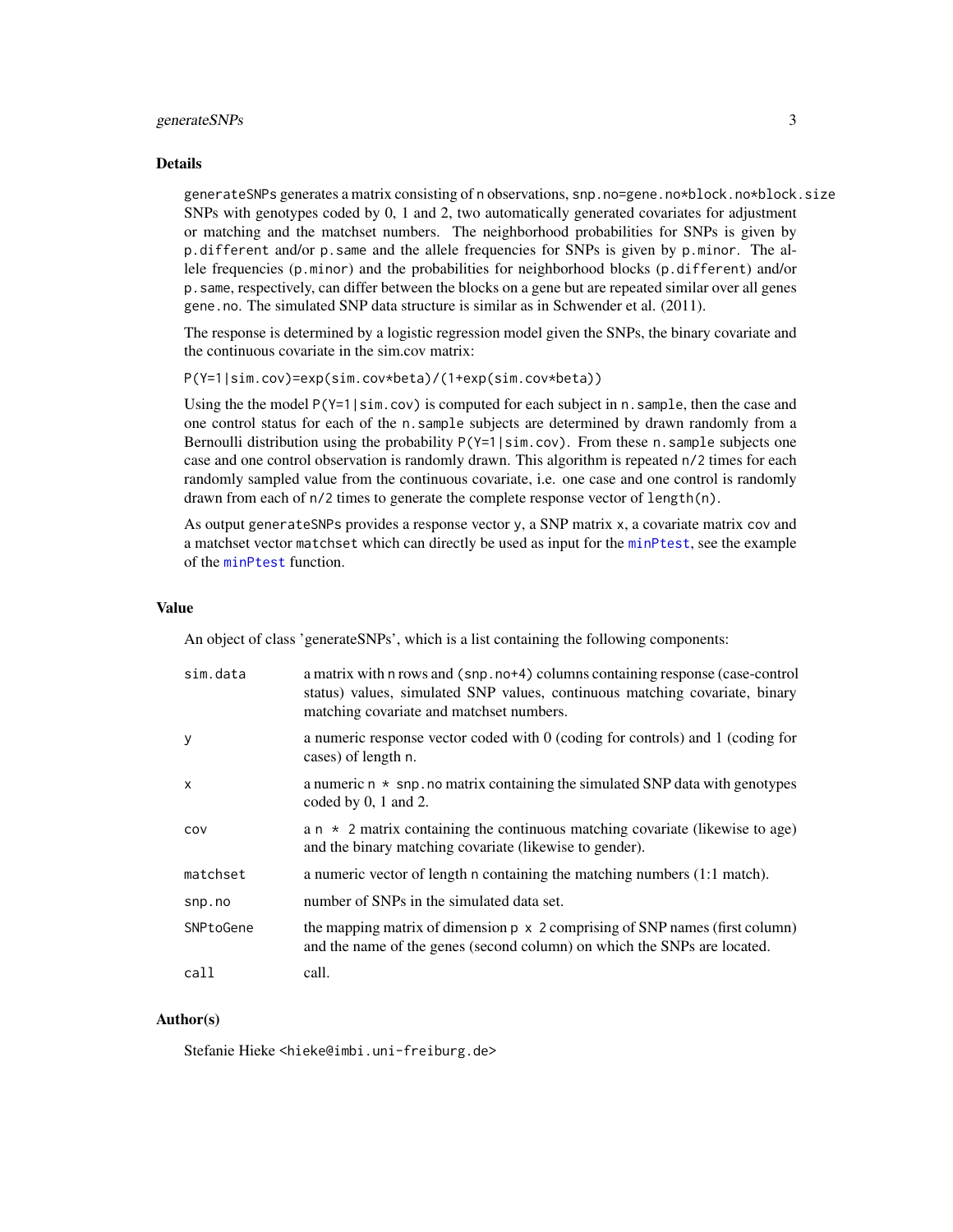## <span id="page-3-0"></span>References

Schwender, H. et al. (2011). Testing SNPs and sets of SNPs for importance in association studies. Biostatistics, 12, 18-32.

## See Also

[minPtest](#page-3-1)

## Examples

```
# Generate a data set consisting of 100 subjects and 200 SNPs on 5 genes,
# with 4 blocks per gene with block size of 10, i.e. 10 SNPs per block
# yielding 40 SNPs per gene:
# specifying the matrix for 6 SNPs and corresponding parameters (effect size)
# for the generation of case-control status
SNP <- c(6,26,54,135,156,186)
BETA <- c(0.9,0.7,1.5,0.5,0.6,0.8)
SNPtoBETA <- matrix(c(SNP,BETA),ncol=2,nrow=6)
colnames(SNPtoBETA) <- c("SNP.item","SNP.beta")
set.seed(191)
sim1 <- generateSNPs(n=100,gene.no=5,block.no=4,block.size=10,p.same=0.9,
p.different=0.75,p.minor=c(0.1,0.4,0.1,0.4),n.sample=80,SNPtoBETA=SNPtoBETA)
# to reconstruct how to adopt the output from generateSNPs,
# see the example of the minPtest function.
```
<span id="page-3-1"></span>minPtest *A gene region-level testing procedure for each candidate gene based on resampling using the min P test*

## Description

Permutation-based p-values estimation via min P test, a gene region-level summary for each candidate gene. The gene region-level summary assesses the smallest p-trend within each gene region comparing cases and controls. The min P test is permutation-based method that can be based on different univariate tests per SNP. Inference is based on the permutation distribution of the ordered p-values from the marginal tests of each SNP. Potentially accelerated by parallelization, if a compute cluster or a multicore computer is available.

#### Usage

```
minPtest(y, x, SNPtoGene, formula = NULL, cov = NULL, matchset = NULL,permutation = 1000, seed = NULL, subset = NULL,
         parallel = FALSE, ccparallel = FALSE,
         trace = FALSE, aggregation.fun = min,
```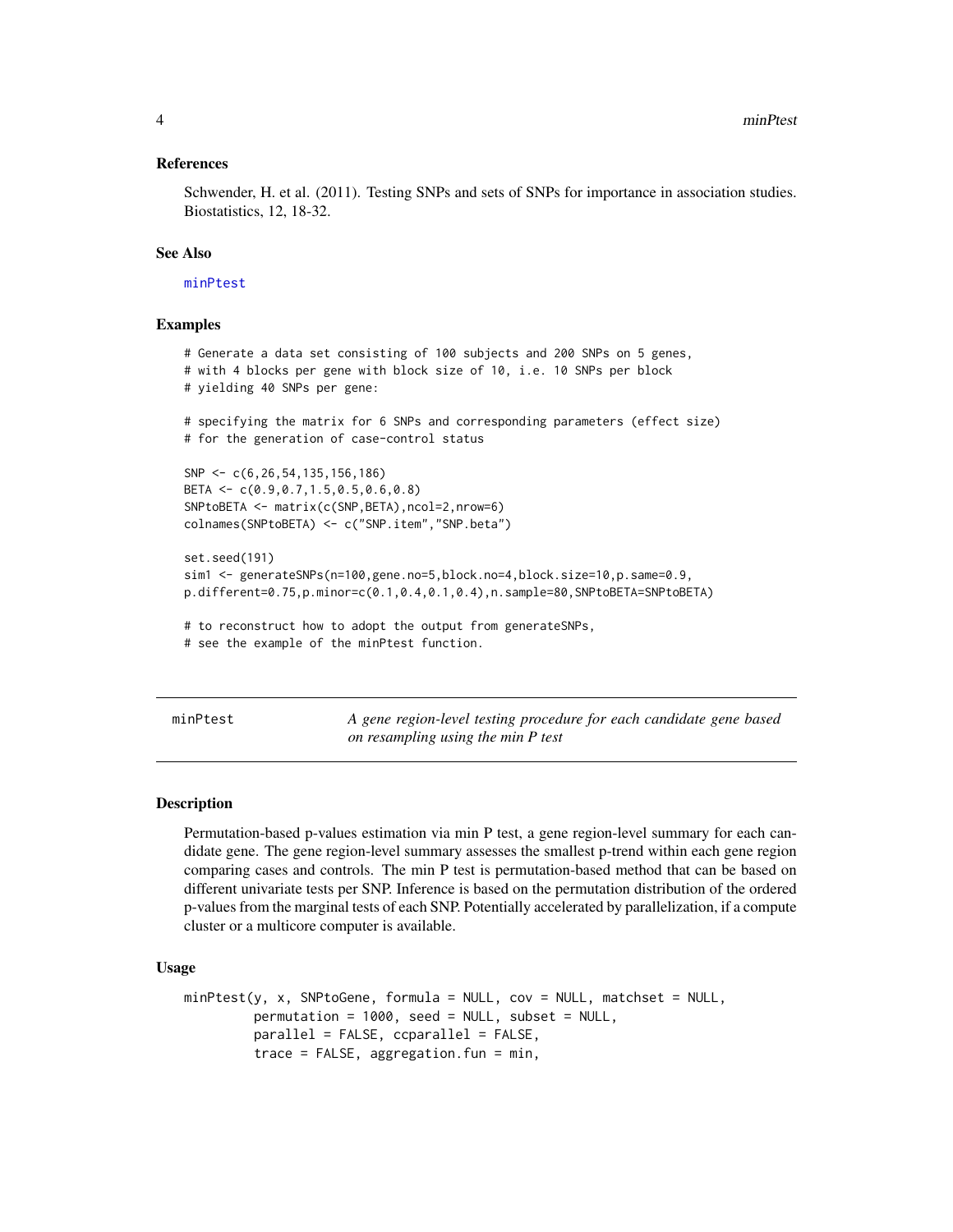#### <span id="page-4-0"></span>minPtest 5

```
adj.method=c("bonferroni","holm","hochberg",
             "hommel","BH","BY","fdr","none"),
...)
```
## Arguments

| у               | a numeric response vector coded with 0 (coding for controls) and 1 (coding for<br>cases) of length n.                                                                                                                                                                                                                                                                                                                      |
|-----------------|----------------------------------------------------------------------------------------------------------------------------------------------------------------------------------------------------------------------------------------------------------------------------------------------------------------------------------------------------------------------------------------------------------------------------|
| x               | a numeric $n * p$ matrix of covariates (i.e. SNPs) containing the genotypes coded<br>by 0, 1 and 2. Thus, each column is assumed to represent one of the SNPs with<br>corresponding column names. Detail for SNP coding are given below.                                                                                                                                                                                   |
| SNPtoGene       | a mapping matrix of dimension $p \times 2$ comprising SNP names (first column)<br>which are same as the column names of x, and the gene names (second column)<br>on which the SNPs are located.                                                                                                                                                                                                                            |
| formula         | (optional) for unconditional or conditional logistic regression, respectively, with<br>or without covariates other than SNPs. A symbolic description of the model to<br>be fitted including covariates only, see glm or clogistic, the latter requires li-<br>brary Epi, else the default method Cochran Armitage Trend Test, which requires<br>library scrime, is fitted. Details of model specification are given below. |
| COV             | (optional) a $n \times q$ matrix containing the covariates for adjustment with corre-<br>sponding column names.                                                                                                                                                                                                                                                                                                            |
| matchset        | (optional) a numeric vector of length n containing matching numbers, needed<br>for conditional logistic regression.                                                                                                                                                                                                                                                                                                        |
| permutation     | number of permutations employed to obtain a null distribution.                                                                                                                                                                                                                                                                                                                                                             |
| seed            | (optional) vector of length permutation. Allows reproducibility even when<br>running in parallel and for different numbers of parallel processes.                                                                                                                                                                                                                                                                          |
| subset          | an optional vector specifying a subset of observations to be used in the fitting<br>process.                                                                                                                                                                                                                                                                                                                               |
| parallel        | indicates whether computation in the permuted data sets should be performed<br>in parallel using package <b>parallel</b> . If TRUE, the parallelization requires at least<br>two cores. A value larger than 1 is taken to be the number of cores.                                                                                                                                                                          |
| ccparallel      | logical value indicates whether computation should be performed in parallel on a<br>compute cluster, using package snowfall. If TRUE the initialization function of<br>this package, sfInit(), should be called before calling minPtest. See Details.                                                                                                                                                                      |
| trace           | logical value indicating whether progress in estimation should be indicated by<br>printing the number of permutation that is currently used. (ignored if running in<br>parallel via snowfall).                                                                                                                                                                                                                             |
| aggregation.fun |                                                                                                                                                                                                                                                                                                                                                                                                                            |
|                 | function that is used to combine the trend p-values over multiple loci within a<br>gene region. By default the minimum ("min") is applied to obtain candidate<br>gene region-level summaries. Any other function to integrate the p-values into<br>one single test statistic can be used, e.g., median or different functions designed<br>by the user.                                                                     |
| adj.method      | correction method for multiple hypothesis testing. By default the Bonferroni<br>method ("bonferroni") is used. Any other correction method as in p. adjust<br>can be used.                                                                                                                                                                                                                                                 |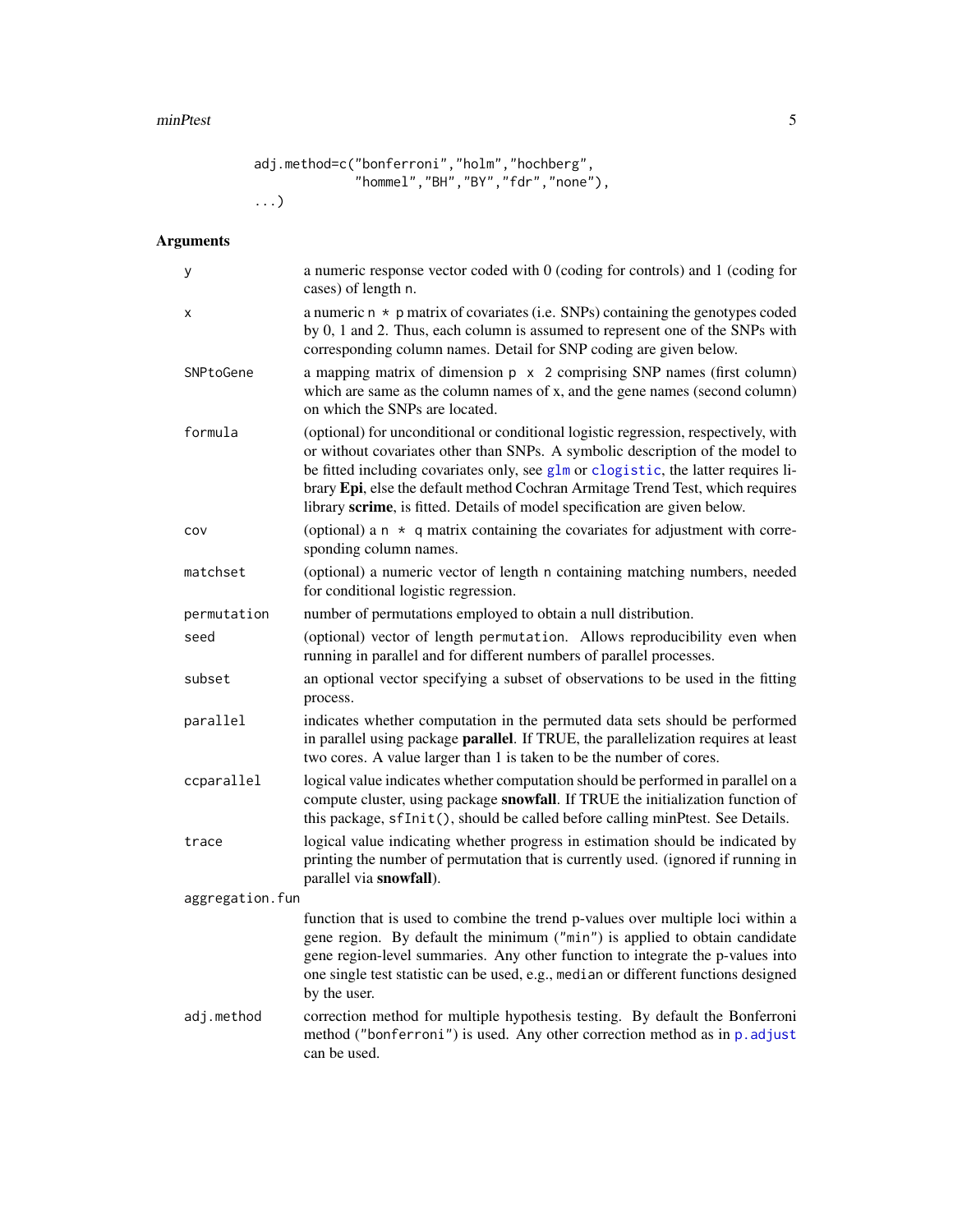<span id="page-5-0"></span>... Further arguments for aggregation.fun. In case of NA/NaN within the evaluated marginal trend p-values for the SNPs from the original data (psnp) or within the permuted trend p-values in the permutation samples (psnpperm), na.rm=TRUE has to be specified.

## Details

The idea of the gene region-level summary, using the min P test procedure (Westfall and Young, 1993; Westfall et al., 2002; Chen et al., 2006), is to identify candidate genes by assessing the statistical significance of the smallest p-trend from a set of SNPs (single nucleotide polymorphisms) within each gene region comparing cases and controls by permutation-based resampling methods. A SNP occurs when a single nucleotide,  $(A)$ ,  $(T)$ ,  $(C)$  or  $(G)$ , in the genome differs between individuals and, in addition, this variation, substitution of one nucleotide for another, occurs in more than 1% of a population. A SNP can take three possible values (genotypes): either there is no SNP variant in comparison to some reference coding (homozygous reference (0)) or the SNP variant occurs on one of the two base pair positions (heterozygous (1)), or both base pairs have a variant comparing to the reference coding. **minPtest** permits to include, instead of the genotypes 0, 1 and 2, also combined carrier SNPs, e.g. coding 0 and  $1(1 + 2)$ .

Computation of the min P test is based on the marginal trend p-values for a set of univariate SNP disease association and the trend p-values for the permutation samples for each SNP. The **minPtest** package brings together three different kinds of tests to compute such p-values that are scattered over several R packages, and automatically selects the one most appropriate for the design at hand. In any case a response vector y, a SNP matrix x and a mapping matrix SNPtoGene are required. Then the default, a Cochran Armitage Trend Test (Cochran, 1954; Armitage, 1955), is automatically fitted to compute p-values. The Cochran Armitage Trend Test does not depend on covariates and matching scenario. Additionally adding a formula, see also  $g\text{1m}$  from package **base**, and a covariate matrix cov an unconditional logistic regression is fitted. Unconditional logistic regression can be used without or with covariates for adjustment; either formula=y~1 or formula=y~cov1+cov2+... The former does not need any information relative to covariates and matching scenario. However, the latter is general for frequency matching with the inclusion of matching variables for adjustment specified in the covariate matrix cov. Providing a matchset, as in the case of 1:1; 1:2 etc. matching, and a formula, see also [clogistic](#page-0-0) from package **Epi**, a conditional logistic regression is fitted. Conditional logistic regression can be used without or with covariates for adjustment; either formula=y~1 or formula=y~cov1+cov2.... In the latter case covariates other than matching variables can be used and have to be specified in the covariate matrix cov. In general, there are two possibilities to specify the formula, first if no covariates are used for adjustment, the formula has to be written as  $y \sim 1$  without specifying the covariate matrix cov. Second if covariates other than SNPs are used for adjustment, the formula has to be written as response vector y on the left of a  $\sim$ operator, and the clinical covariates on the right, as well as a covariate matrix has to be specified.

If SNPs genotypes are coded by 0, 1 and 2, they are included as continuous variables in the logistic regression models. If SNPs are coded as carrier SNPs 0 and 1, they are included as binary variables in the logistic regression models. If covariates are used for adjustment, the column names of the covariate matrix cov have to be specified as used in the formula specification, to link the formula with the covariate matrix cov.

Missing SNP genotypes in x or, if used, missing values in cov are accounted for, as each marginal test makes use of the available data for that SNP in x and for that covariate in cov only. The minPtest uses all subjects with available data for each SNP (and covariates) when fitting Cochran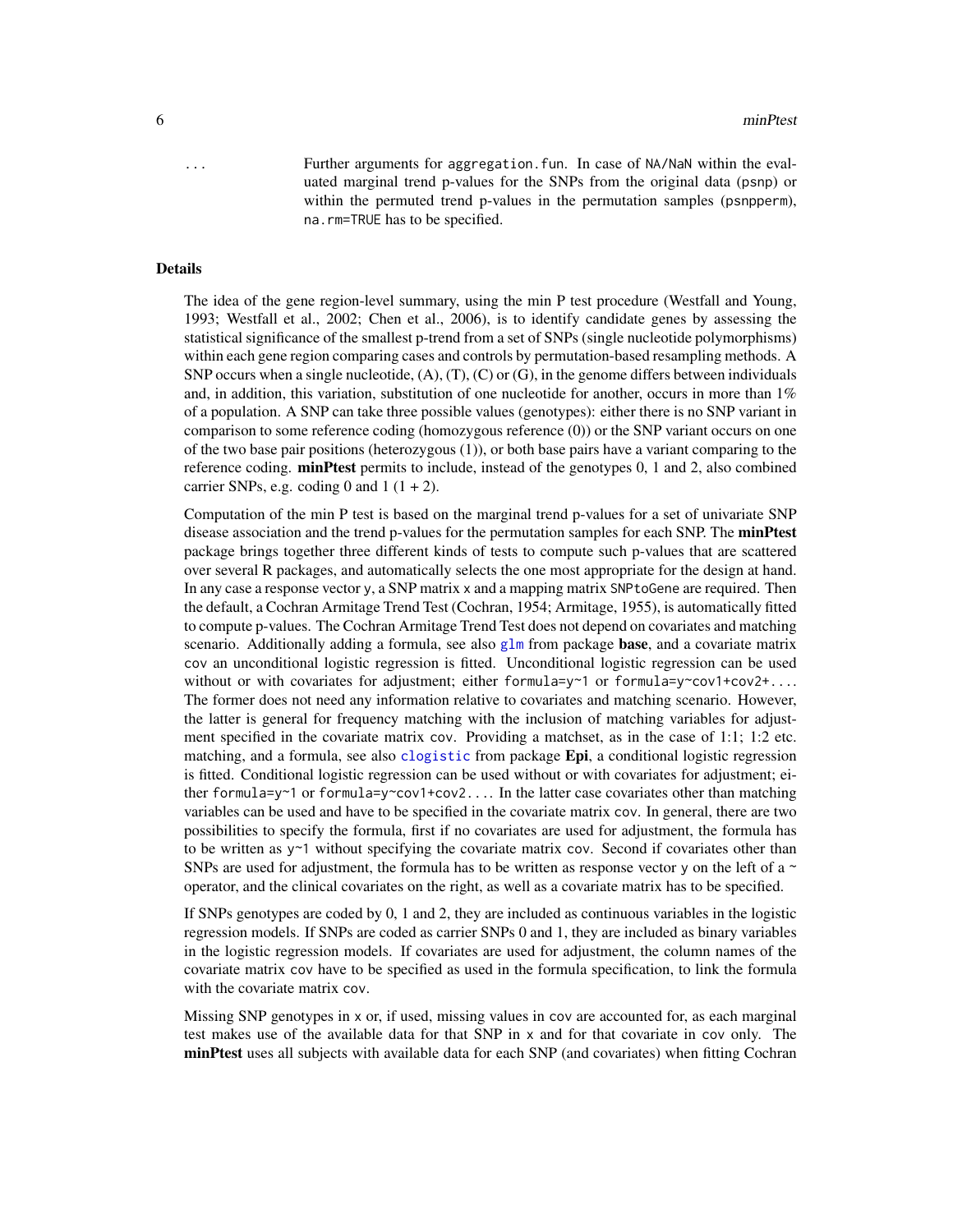#### <span id="page-6-0"></span>minPtest 7

Armitage Trend Test or unconditional logistic regression. Note that in conditional logistic regression, the matched subjects are removed together in case of 1:1 matching. In the 1:2 matching scenario, matched subjects are removed when the missing occurs in a case, otherwise when a missing occurs in one control, only that control is removed.

Concerning parallelization on a compute cluster, i.e. with argument ccparallel=TRUE, there are two possibilities to run minPtest:

- 1. Start R on a commandline with sfCluster (Knaus et al., 2009) and preferred options, e.g. number of cpus. The initialization function of package snowfall, sfInit(), should be called before calling minPtest.
- 2. Use any other solutions supported by snowfall. Argument ccparallel has to be set to TRUE and number of cpus can be chosen in the sfInit() function.

sfCluster is a Unix tool for convenient management of R parallel processes. It is available at [www.](www.imbi.uni-freiburg.de/parallel) [imbi.uni-freiburg.de/parallel](www.imbi.uni-freiburg.de/parallel), with detailed information.

A print function returns a short overviews of the results. The print function describes the number of subjects included in the analysis, which method is used by the package, briefing of the number of genes, the number of SNPs, the number of missings in the SNP matrix x and the number of permutations used for the fit. A [summary.minPtest](#page-10-1) and a [plot.minPtest](#page-8-1) function are available.

#### Value

An object of class 'minPtest', which is a list containing the following components:

| minp       | nrgene $\star$ 1 matrix of permutation-based p-values of the min P test for each<br>candidate gene.                                                          |
|------------|--------------------------------------------------------------------------------------------------------------------------------------------------------------|
| p.adj.minp | nrgene $\star$ 1 matrix of corrected permutation-based p-values for each candidate<br>gene.                                                                  |
| psnp       | nrsnp $\star$ 1 matrix of marginal trend p-values for each SNP from the original<br>data set.                                                                |
| p.adj.psnp | nrsnp $\star$ 1 matrix of corrected marginal trend p-values for each SNP from the<br>original data set.                                                      |
| psnpperm   | nrsnp $\star$ n. permute matrix of permuted trend p-values for each SNP in each<br>permutation step.                                                         |
| zgen       | nrgene $\star$ 1 matrix of min P test statistics for each candidate gene from the<br>original data set.                                                      |
| zgenperm   | nrgene $*$ n. permute matrix of permuted min P test statistics for each candidate<br>gene in each permutation step.                                          |
| n          | number of subjects in the original data set.                                                                                                                 |
| nrsnp      | number of SNPs in the original data set.                                                                                                                     |
| nrgene     | number of genes in the original data set.                                                                                                                    |
| snp.miss   | number of missings in the SNP matrix x.                                                                                                                      |
| n.permute  | number of permutations.                                                                                                                                      |
| method     | used method.                                                                                                                                                 |
| call       | call.                                                                                                                                                        |
| SNPtoGene  | the mapping matrix of dimension $p \times 2$ comprising of SNP names (first column)<br>and names of the genes (second column) on which the SNPs are located. |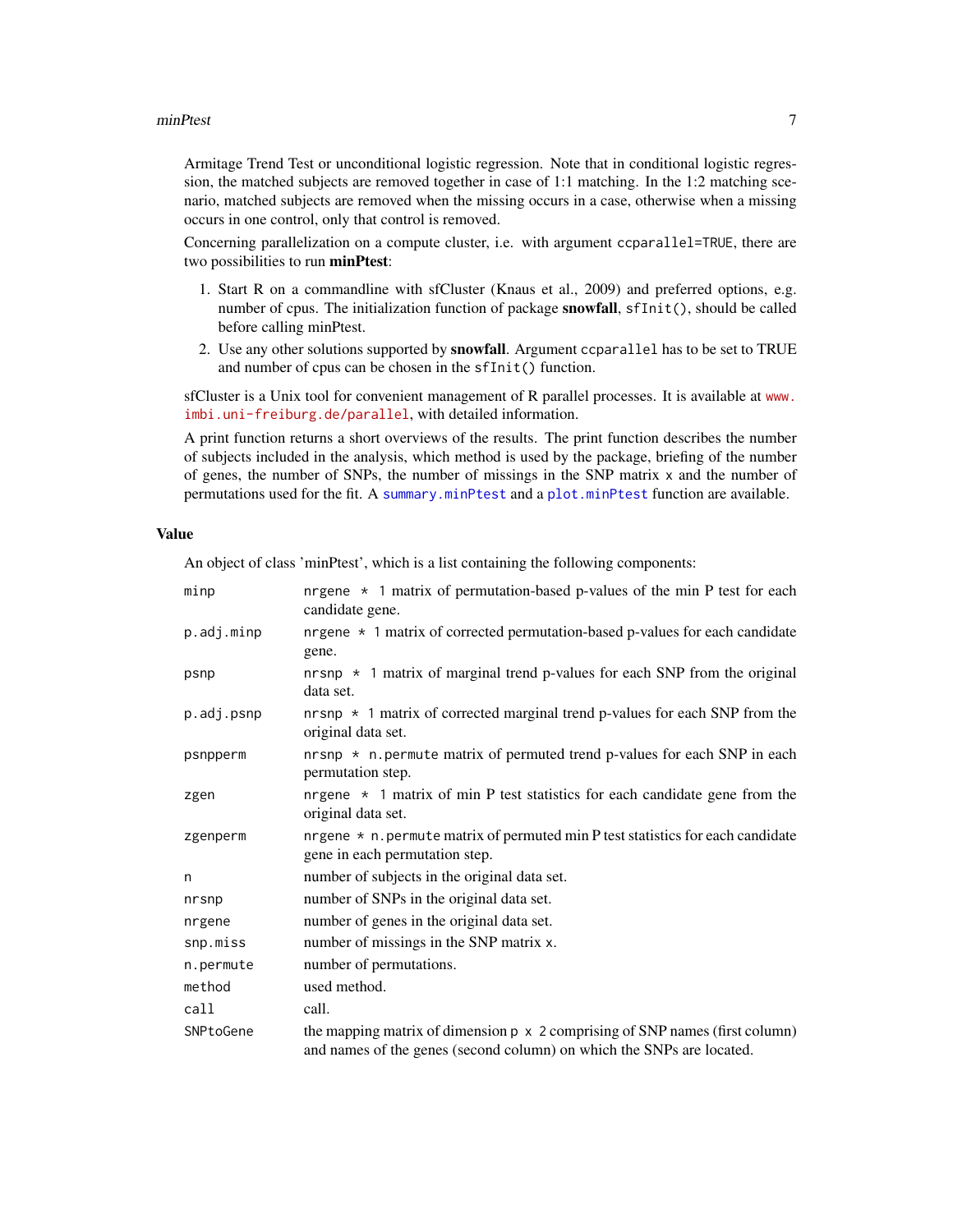## <span id="page-7-0"></span>Author(s)

Stefanie Hieke <hieke@imbi.uni-freiburg.de>

## References

Armitage,P. (1955). Tests for linear trends in proportions and frequencies. Biometrics, 11(3), 375- 386.

Chen,B.E. et al. (2006). Resampling-based multiple hypothesis testing procedures for genetic casecontrol association studies. Genetic Epidemiology, 30, 495-507.

Cochran,W.G. (1954). Some methods for strengthening the common chi-squared tests. Biometrics, 10(4), 417-451.

Knaus,J. et al. (2009). Easier parallel computing in R with snowfall and sfCluster. The R Journal, 1, 54-59.

Westfall,P.H. et al.(2002). Multiple tests for genetic effects in association studies. Methods Mol Biol, 184, 143-168.

Westfall,P.H. and Young,S.S. (1993). Resampling-Based Multiple Testing: Example and Methods for p-Value Adjustment. Wiley, New York.

#### See Also

[summary.minPtest](#page-10-1), [plot.minPtest](#page-8-1)

## Examples

```
# generate a simulated data set as in the example of the function generateSNPs
# consisting of 100 subjects and 200 SNPs on 5 genes.
```

```
SNP <- c(6,26,54,135,156,186)
BETA <- c(0.9,0.7,1.5,0.5,0.6,0.8)
SNPtoBETA <- matrix(c(SNP,BETA),ncol=2,nrow=6)
colnames(SNPtoBETA) <- c("SNP.item","SNP.beta")
```

```
set.seed(191)
sim1 <- generateSNPs(n=100,gene.no=5,block.no=4,block.size=10,p.same=0.9,
p.different=0.75,p.minor=c(0.1,0.4,0.1,0.4),n.sample=80,SNPtoBETA=SNPtoBETA)
```
# Cochran Armitage Trend Test without covariates and default permutations. # Example: Run R sequential

```
### Seed
set.seed(10)
seed1 <- sample(1:1e7,size=1000)
###
minPtest.object <- minPtest(y=sim1$y, x=sim1$x, SNPtoGene=sim1$SNPtoGene,
                    seed=seed1)
```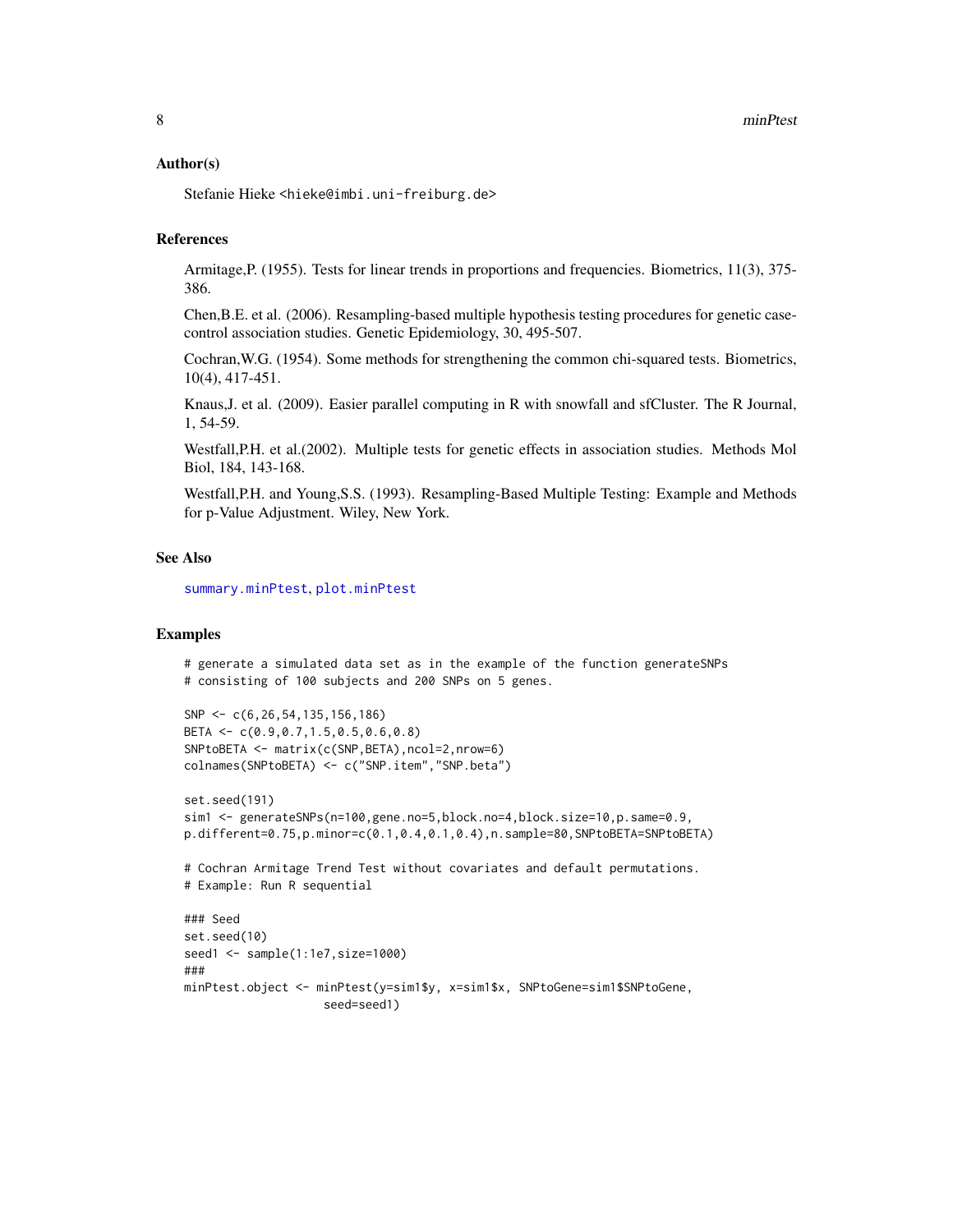<span id="page-8-1"></span><span id="page-8-0"></span>

## Description

plot method for an object of class 'minPtest'. Plots allowing to get an impression of important genes or/and SNPs.

## Usage

```
## S3 method for class 'minPtest'
plot(x, type=c("gene" ,"SNP" ,"both"), level=0.05, lambda=1, gene.name=FALSE,
     sigPch=pch, nonsigPch=pch, pch=20,
     sigLty=lty, nonsigLty=lty, lty=1,
     sigCol=col, nonsigCol=col, col=NULL, xlab, ...)
```
## Arguments

| x         | an object of class minPtest.                                                                                                                                                                                                                                                                                                                                  |
|-----------|---------------------------------------------------------------------------------------------------------------------------------------------------------------------------------------------------------------------------------------------------------------------------------------------------------------------------------------------------------------|
| type      | by default, permutation-based p-values for each gene are plotted ("gene"). "SNP":<br>marginal p-values for each SNP are plotted. "both": marginal p-values for<br>each SNP and the transformed permutation-based p-values for each gene are<br>displayed in a combined plot, see Details.                                                                     |
| level     | a numeric threshold that specifies which genes or/and SNPs are highlighted in<br>the plot. I.e. not depending on the used type argument, the genes or/and SNPs<br>with adjusted permutation-based p-values or/and marginal p-value, respectively,<br>which are smaller than or equal to that threshold are by default highlighted in<br>red. Default is 0.05. |
| lambda    | only useful for type="both". A numeric value to scale the y-axis for the<br>permutation-based p-values of the genes (indicated at the right hand side). De-<br>fault is 1.                                                                                                                                                                                    |
| gene.name | only useful for type="SNP" and type="both". A logical value, if TRUE, the<br>gene names are shown at the x-axis. Default is FALSE.                                                                                                                                                                                                                            |
| sigPch    | Type of plotting for significant permutation-based p-values (type="gene") or<br>for significant marginal p-values (type="SNP" and type="both") (if neither<br>sigPch nor pch set: points)                                                                                                                                                                     |
| nonsigPch | Type of plotting for non significant permutation-based p-values (type="gene")<br>or non significant marginal p-values (type="SNP" and type="both") (if neither<br>nonsigPch nor pch set: points)                                                                                                                                                              |
| pch       | Set type of plotting for both sigPch and nonsigPch (but can be overwritten by<br>sigPch and nonsigPch if set)                                                                                                                                                                                                                                                 |
| sigLty    | only used for type="both". Type of plotting for significant permutation-based<br>p-values (if neither siglty nor lty set: solid lines)                                                                                                                                                                                                                        |
| nonsigLty | only used for type="both". Type of plotting for non significant permutation-<br>based p-values (if neither nonsigLty nor lty set: solid lines)                                                                                                                                                                                                                |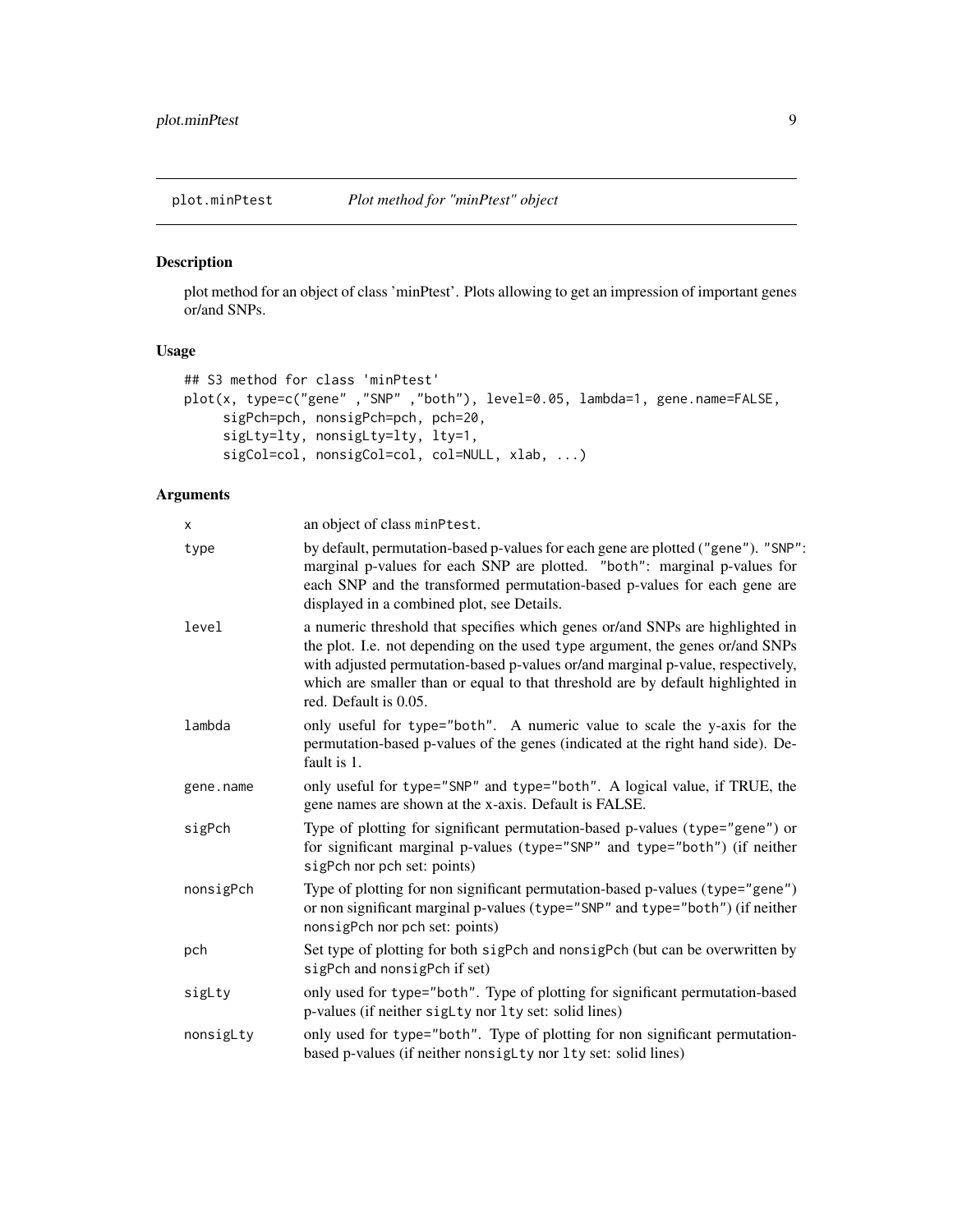<span id="page-9-0"></span>

| $1$ ty    | only used for type="both". Set type of plotting for both sigLty and nonsigLty<br>(but can be overwritten by siglity and nonsiglity if set) |
|-----------|--------------------------------------------------------------------------------------------------------------------------------------------|
| sigCol    | Color for significant genes or/and significant SNPs (if neither sigCol nor col<br>set: red)                                                |
| nonsigCol | Color for non significant genes or/and non significant SNPs (if neither nonsigCol<br>nor col set: black)                                   |
| col       | Set color for both sigCol and nonsigCol (but can be overwritten by sigCol<br>and nonsigCol if set)                                         |
| xlab      | xlab (Default: Gene if type="both") and SNP if type=SNP or type="both",<br>respectively                                                    |
| $\ddots$  | Further arguments for the plot function.                                                                                                   |
|           |                                                                                                                                            |

## **Details**

The function plots either (-log\_{10}) transformed permutation-based p-values for each gene or (-log\_{10}) transformed marginal p-values for each SNP in a basic scatterplot. The y-axis is (-log\_{10}) transformed to obtain a disposition as a Manhattan plot for the points of the marginal p-values of the SNPs. Furthermore, an alternative given by the function is to display the marginal pvalues for each SNP and the transformed permutation-based p-values for each gene in a combined plot. The (-log\_{10}) transformed marginal p-values for each SNP are plotted as points. In addition, horizontal lines of (-lambda\*log\_{10}) transformed permutation-based p-values of each gene, covering all SNPs located on that gene, are plotted. The composed plot is indicated by two separated y-axes ((-log\_{10}(psnp)) at left hand side and (-lambda\*log\_{10}(minp)) at the right hand side). After correction for multiple hypothesis testing depending on the level and the argument adj.method in the [minPtest](#page-3-1) function, but not depending on the used type of plot, significant genes and SNPs are by default highlighted in red, i.e. each permutation-based p-value or/and marginal p-value smaller than or equal to the level, respectively, is highlighted in red.

## Value

No value returned

## Note

The default for gene.name=FALSE, used for type="SNP" and type="both", should kept for performance reasons, if a large number of genes are included in the fit. For type="both" no ylim should be specified as the plot is indicated by two separate y-axes.

## Author(s)

Stefanie Hieke <hieke@imbi.uni-freiburg.de>

## See Also

[minPtest](#page-3-1), [generateSNPs](#page-1-1)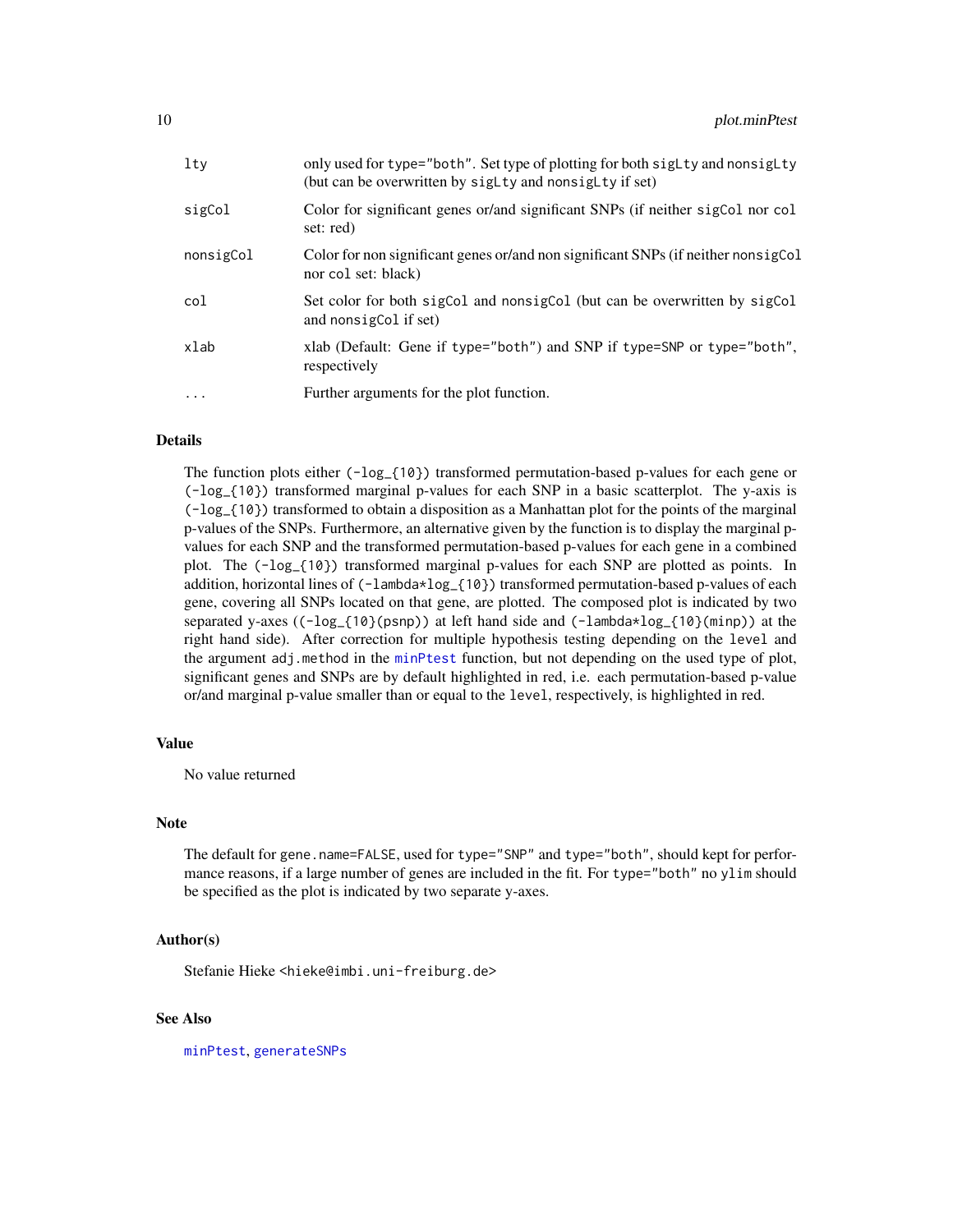## <span id="page-10-0"></span>summary.minPtest 11

## Examples

```
## Continuing the example from minPtest and generateSNPs:
# generate a data set consisting of 100 subjects and 200 SNPs on 5 genes.
SNP <- c(6,26,54,135,156,186)
BETA <- c(0.9,0.7,1.5,0.5,0.6,0.8)
SNPtoBETA <- matrix(c(SNP,BETA),ncol=2,nrow=6)
colnames(SNPtoBETA) <- c("SNP.item","SNP.beta")
set.seed(191)
sim1 <- generateSNPs(n=100,gene.no=5,block.no=4,block.size=10,p.same=0.9,
             p.different=0.75,p.minor=c(0.1,0.4,0.1,0.4),
                     n.sample=80,SNPtoBETA=SNPtoBETA)
# Cochran Armitage Trend Test without covariates and default permutations.
# Example: Run R sequential
### Seed
set.seed(10)
seed1 <- sample(1:1e7,size=1000)
###
minPtest.object <- minPtest(y=sim1$y, x=sim1$x, SNPtoGene=sim1$SNPtoGene,
                    seed=seed1)
### Combined plot for permutation-based p-values and marginal p-values.
plot(minPtest.object,type="both",lambda=0.5,gene.name=TRUE)
## Combined plot for permutation-based p-values and marginal
## p-values. Plot permutation-based p-values and significant marginal
## p-values as blue dotted lines and blue points
## plot(minPtest.object,type="both",lambda=0.5,
## gene.name=TRUE,sigCol="blue",sigLty=2)
```
<span id="page-10-1"></span>summary.minPtest *Summary method for a "minPtest" object*

## **Description**

Summary method for objects of class "minPtest"

#### Usage

```
## S3 method for class 'minPtest'
summary(object, level = 0.05, sign. SNP = FALSE, ...)
```
#### Arguments

object an object of class minPtest, i.e. the output of a [minPtest](#page-3-1) call.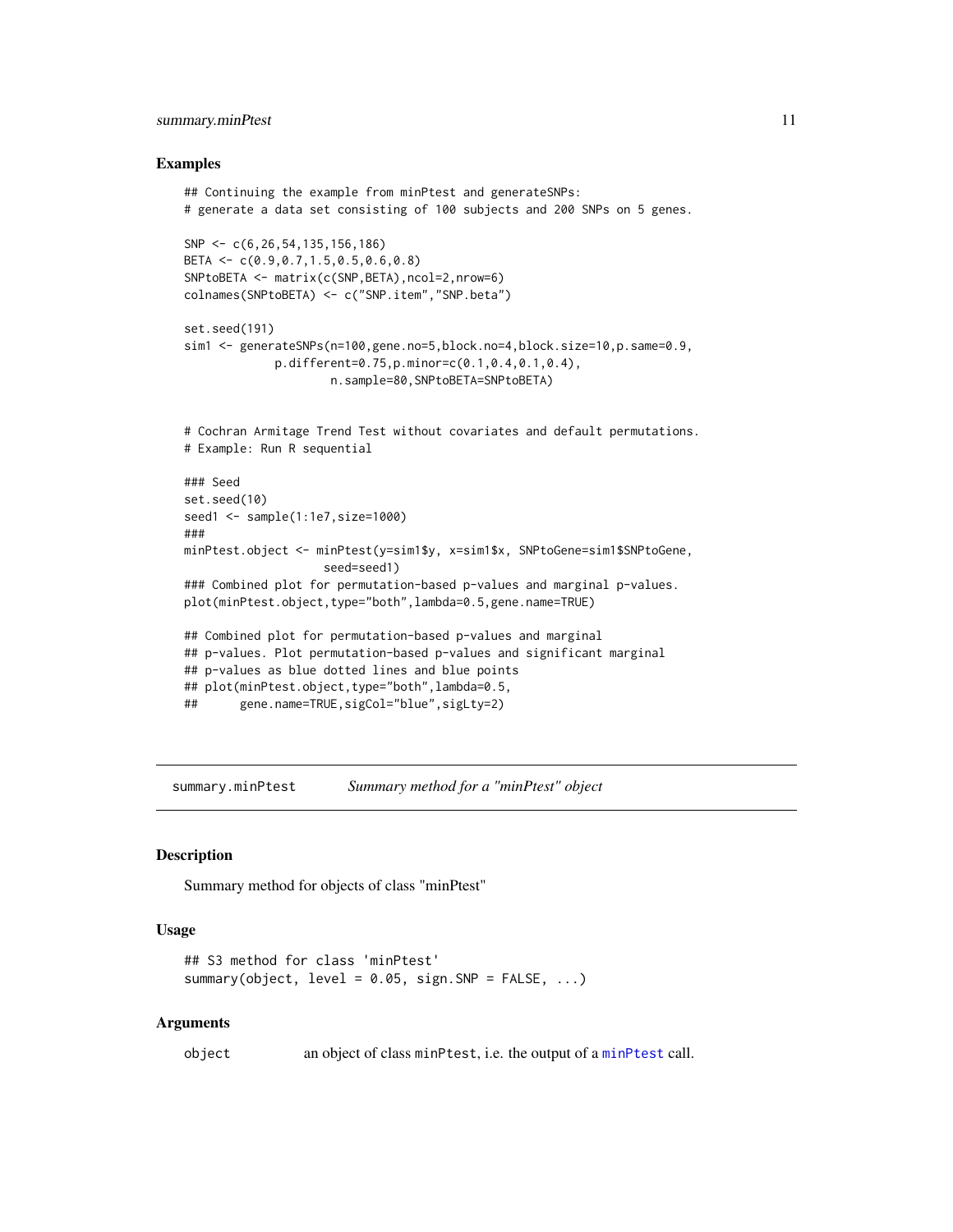<span id="page-11-0"></span>

| level    | a numeric threshold that specifies which genes are shown in the summary, i.e.<br>the genes with adjusted permutation-based p-values smaller than or equal to that<br>threshold are printed. Default is 0.05.                                                                                                                    |
|----------|---------------------------------------------------------------------------------------------------------------------------------------------------------------------------------------------------------------------------------------------------------------------------------------------------------------------------------|
| sign.SNP | a logical value; if TRUE, print, in addition to the genes selected by a level, the<br>SNPs with adjusted marginal p-values smaller than or equal to the level (same<br>as for genes) located on these genes. Default is FALSE, all SNP located on these<br>genes, selected according to the level, are shown. Default is FALSE. |
| $\ddots$ | Further arguments for the summary method. Not used.                                                                                                                                                                                                                                                                             |

## Details

Prints the genes with adjusted permutation-based p-value smaller than or equal to a level, the corresponding permutation-based p-values, the adjusted permutation-based p-values and the SNPs located on these genes, either all SNPs or SNPs selected by the level, sorted by the adjusted marginal p-values, with marginal p-values and adjusted marginal p-values.

## Value

summary.minPtest returns a list. Each item characterizes a gene, selected according to a level, list items are named by means of these genes. Each gene item contains a list of data frames, a data frame for the permutation-based p-values and adjusted permutation-based p-values for this gene and a data frame for the marginal p-values and adjusted marginal p-values for the SNPs located on that gene, either all SNPs or SNPs selected by the level.

## Author(s)

Stefanie Hieke <hieke@imbi.uni-freiburg.de>

## See Also

#### [generateSNPs](#page-1-1), [minPtest](#page-3-1)

## Examples

## Continuing the example from minPtest and generateSNPs: # generate a data set consisting of 100 subjects and 200 SNPs on 5 genes.

```
SNP <- c(6,26,54,135,156,186)
BETA <- c(0.9,0.7,1.5,0.5,0.6,0.8)
SNPtoBETA <- matrix(c(SNP,BETA),ncol=2,nrow=6)
colnames(SNPtoBETA) <- c("SNP.item","SNP.beta")
```

```
set.seed(191)
sim1 <- generateSNPs(n=100,gene.no=5,block.no=4,block.size=10,p.same=0.9,
            p.different=0.75,p.minor=c(0.1,0.4,0.1,0.4),
                    n.sample=80,SNPtoBETA=SNPtoBETA)
```

```
# Cochran Armitage Trend Test without covariates and default permutations.
# Example: Run R sequential
```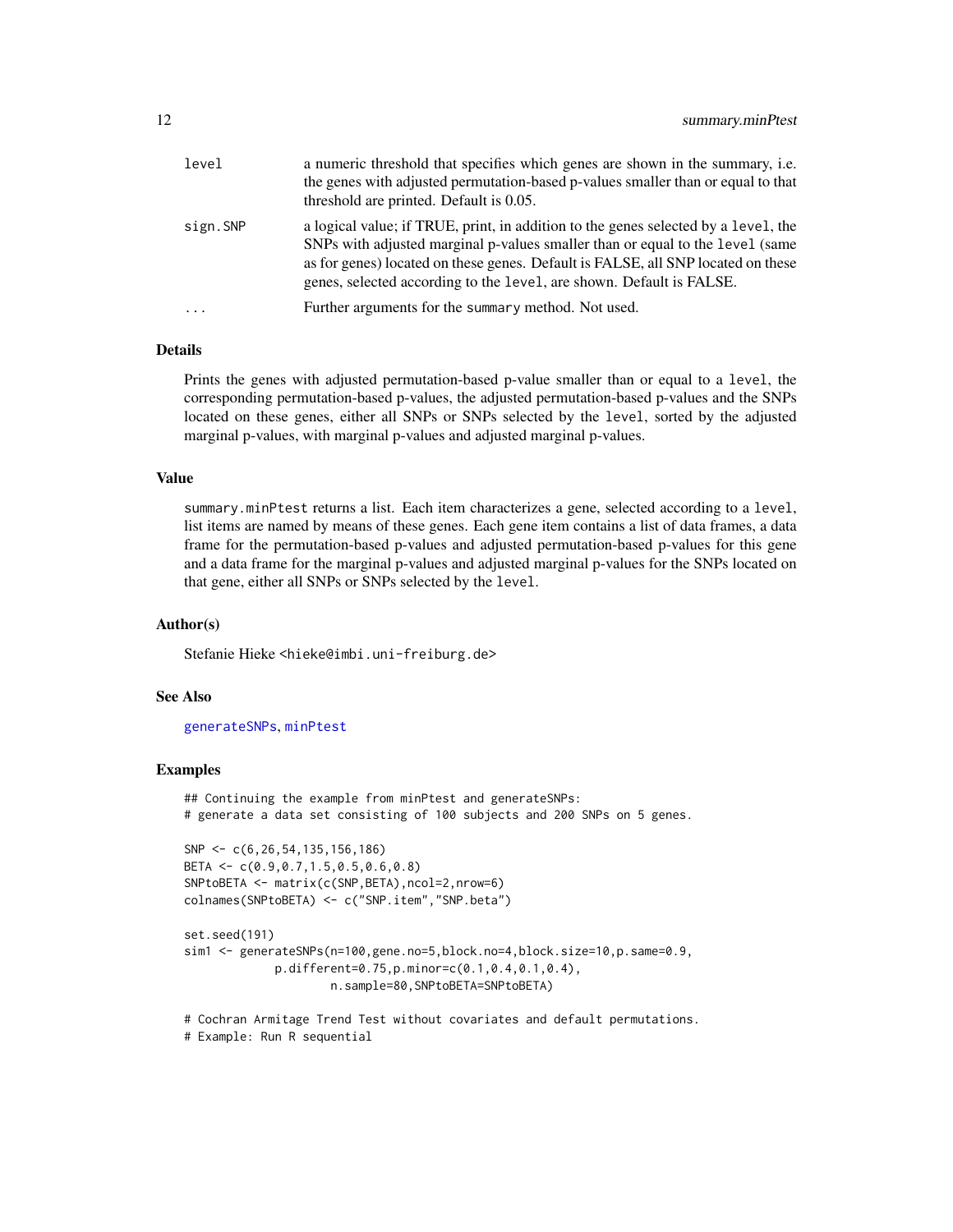## summary.minPtest 13

```
### Seed
set.seed(10)
seed1 <- sample(1:1e7,size=1000)
###
minPtest.object <- minPtest(y=sim1$y, x=sim1$x, SNPtoGene=sim1$SNPtoGene,
                   seed=seed1)
###
summary(minPtest.object)
```